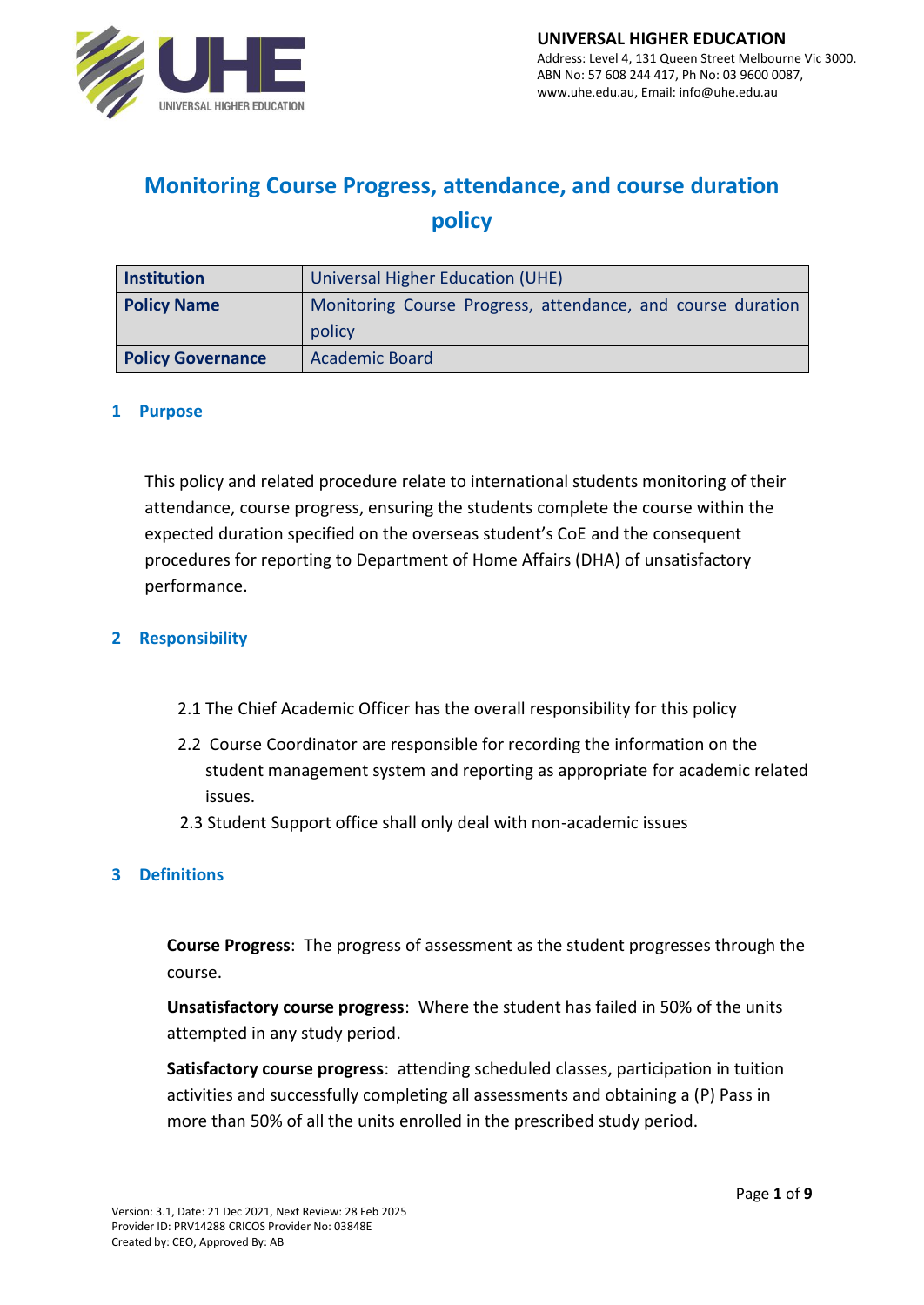

**Study Period**: UHE uses 'semester' (approximately 13 weeks) as the study period for purposes of monitoring the student progress for all courses.

**Intervention strategies**: effective and appropriate support services e.g. counselling, academic skills for students identified as being at risk of not achieving satisfactory course progress.

**Attendance i**s physical attending class at the appropriate time in the location that the student was advised on enrolment (or any subsequent changes notified).

**Non-Attendance** is being recorded as absent – either through not being present or being excluded for lateness.

**Minimum Attendance** means the minimum acceptable level or attendance. Once the student falls below this level then a corrective action plan will be triggered.

# **4 Policy**

- 4.1 Universal Higher Education (UHE) is a Higher Education provider and is not required to monitor the students' attendance. However, UHE considers a direct correlation between the student's attendance and course progress, hence documents students' attendance but does not report on it.
- 4.2 Registered providers must assist overseas students through an intervention strategy if they are not achieving satisfactory course progress, and if applicable, attendance before the overseas student's attendance falls below 80 per cent and students' course progress fell below 50 per cent.
- 4.3 UHE will adopt a proactive approach in monitoring students' course progress and notifying and counselling students who are at risk of failing to meet the accepted course progress requirements. Students who persist in failing to meet course progress requirements – even after attempts by the college to notify and counsel them through the intervention strategy – shall be reported to Department of Home affairs in accordance with the ESOS Act 2000.
- 4.4 This policy and procedure will be made available to students through the student orientation program, college website and Student Handbook.
- 4.5 UHE believes that course progress is closely linked to students' active participation in in-class learning and timely completion of major assessments. At the beginning of each term and/or unit, lecturers will provide information on assessment requirements, conditions, assessment due dates and other relevant competency requirements.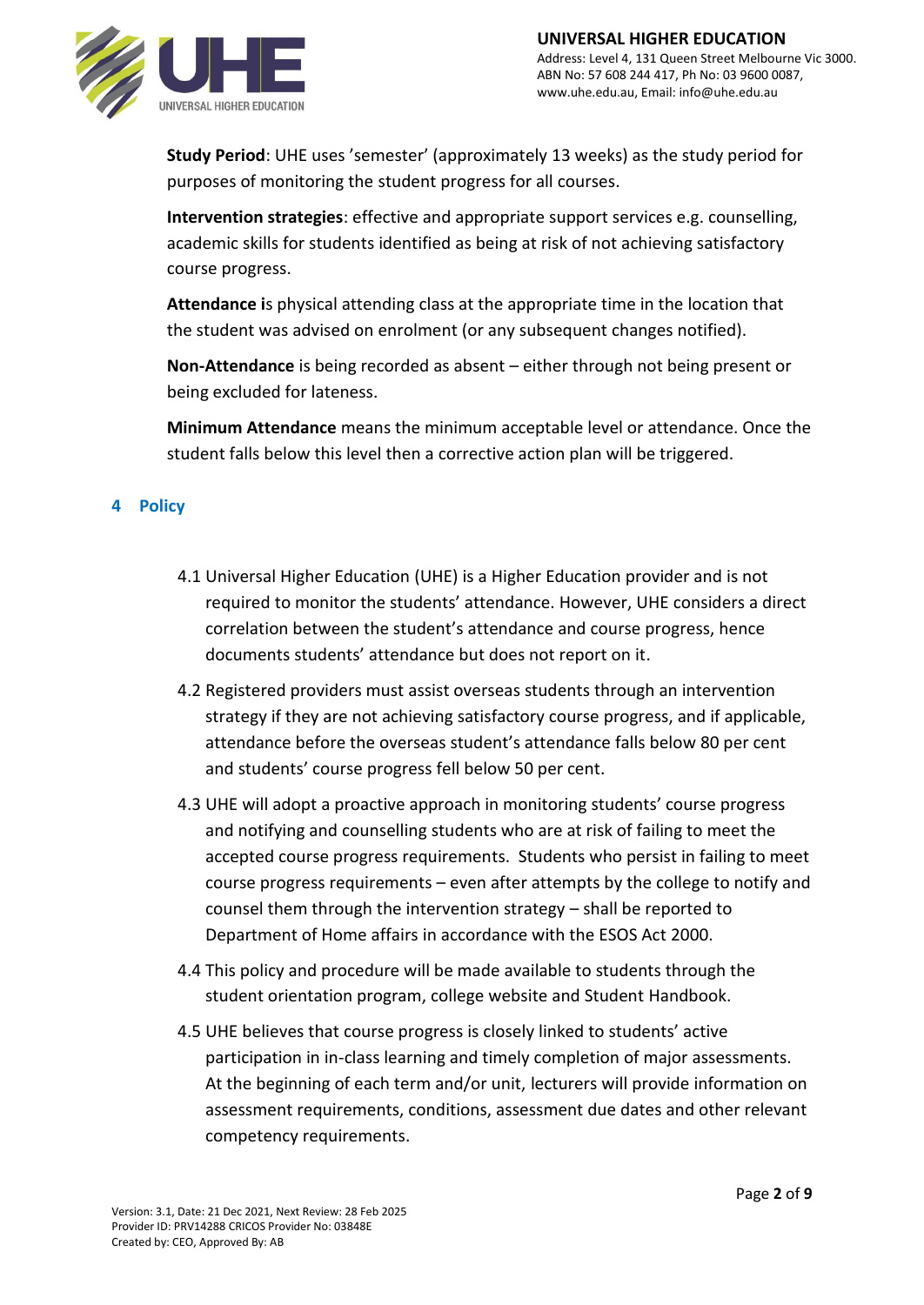

- 4.6 Each student's course record shall be recorded on the Student Management System where reports will be extracted regarding all students' course progress.
- 4.7 All students shall be assessed as fail, pass, credit, distinction and higher distinction for each unit within the qualification they are enrolled and complete. The assessment shall be conducted by qualified lecturers using the assessment tools/methods and recording processes as required.
- 4.8 It is the responsibility of the Course coordinator to enter all students' results into the Student Management System.
- 4.9 An Unsatisfactory Course Progress will be noted when a student has failed, in 50% or more of the units attempted in a study period.

# Intervention Strategies

Intervention strategies are aimed at providing support to students, so they are not at risk of failing to satisfactorily complete their courses. The Intervention Strategy is documented and recorded on the student's file, both electronically (scanned and uploaded under the student management system) and hardcopy. These should be monitored by the Course Coordinator who has been appointed to deliver/monitor the unit. UHE/Chief Academic Officer will also get once in a fortnight updates from the course coordinator/ lecturers/tutor about at-risk students who show less interest in the class, who are constantly absent from classes, no participation in self-study activities, etc.

**Student Course Progress Intervention Strategy Plan**: used at any time during the semester where the student is identified at risk of not meeting satisfactory course progress.

Strategies are individually determined to meet the need of the student, and could include, but are not limited to:

- a learning support program
- additional English language or numeracy support
- additional classes, tutoring or learning activities
- advice regarding study habits (e.g. maintaining required class attendance)
- time management for submission of learning activities and assessments
- advising students on the suitability of the course in which they are enrolled
- placing students in alternative subjects within a course or a suitable alternative course
- advising of opportunities for the students to be reassessed for tasks in units or subjects they had previously failed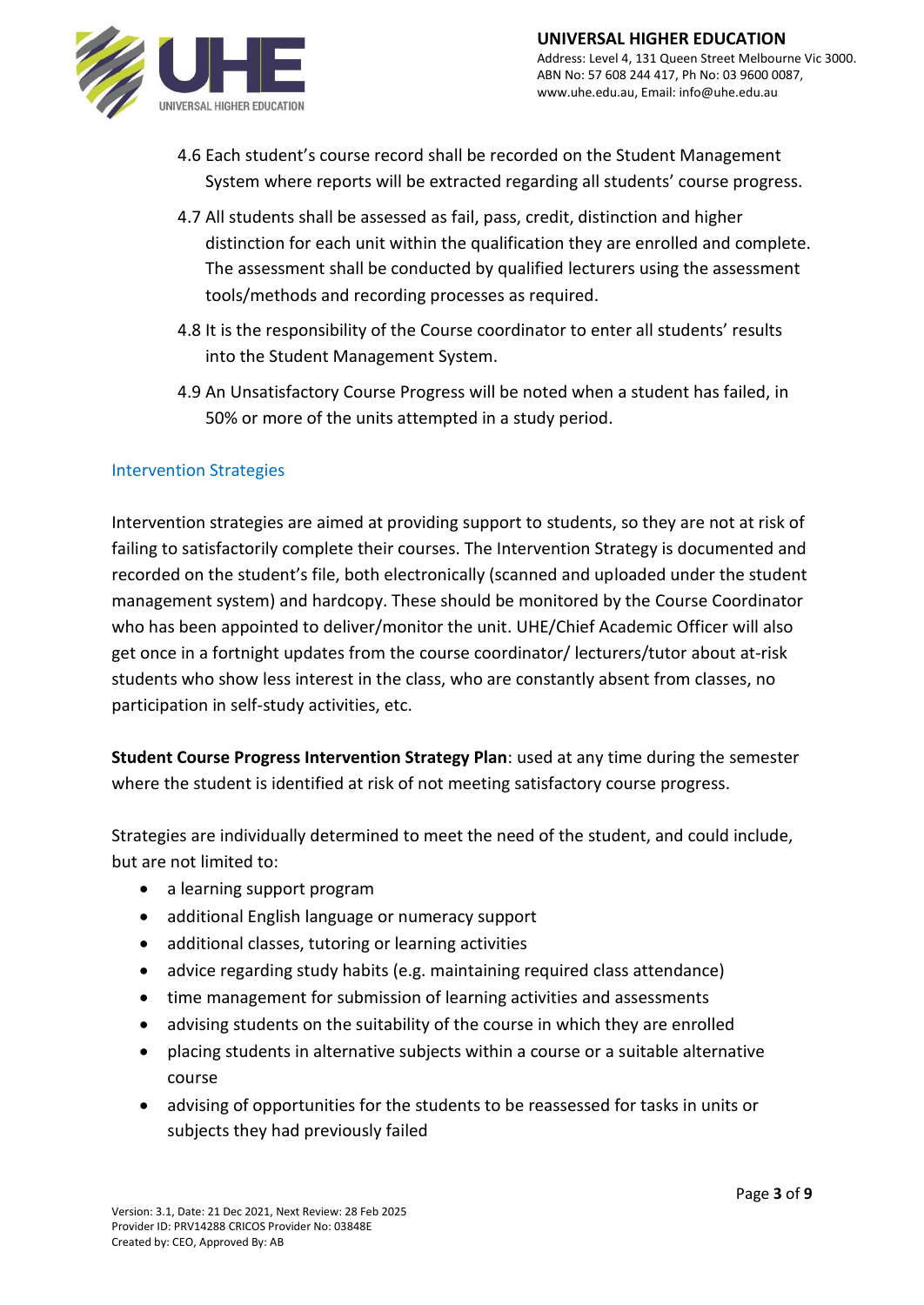

- advising alternative ways for students to demonstrate the necessary learning outcomes in areas in which they had not been previously able to demonstrate learning outcomes.
- reduction or change in course load
- where the problem is identified as being a situation requiring professional counselling, UHE refers the student to a professional counselling service available at UHE if the student is happy to attend. Personal and counselling support services which the student may benefit from. Students are encouraged but are not forced to attend counselling.

#### Attendance Requirements/ Monitoring of Attendance

- 1. Minimum Attendance International for all students is 80% of timetabled sessions.
- 2. If a student is not consistently attending their course, it is treated in a formal manner as outlined below:
	- a. International students with attendance below the minimum attendance level at the end of the fortnight will be sent a *Low Attendance Caution Letter* outlining their level of attendance and offering them counselling with the Course coordinator to attempt to rectify the problem.
	- b. International students whose attendance has not improved by the 6th week will be sent an *Unsatisfactory Attendance Letter*. This letter will outline the details of their requirement to meet with the Course coordinator to discuss the situation.

#### Recording of Attendance

- 1. All students will be marked present/absent by the lecturer/ Tutor, at the commencement and completion of each class using the Student Daily Attendance Sheet.
- 2. At the end of each class lecturer/ Tutor submits the Student Daily Attendance Sheet to Course coordinator.
- 3. The Course coordinator or the delegated staff shall input the 'sign-in' and 'sign out' data into the Student Management System which automatically calculates the contact hours attended.
- 4. Once all information is recorded into the Student Management System all Student Daily Attendance Sheets are stored within the Administration office.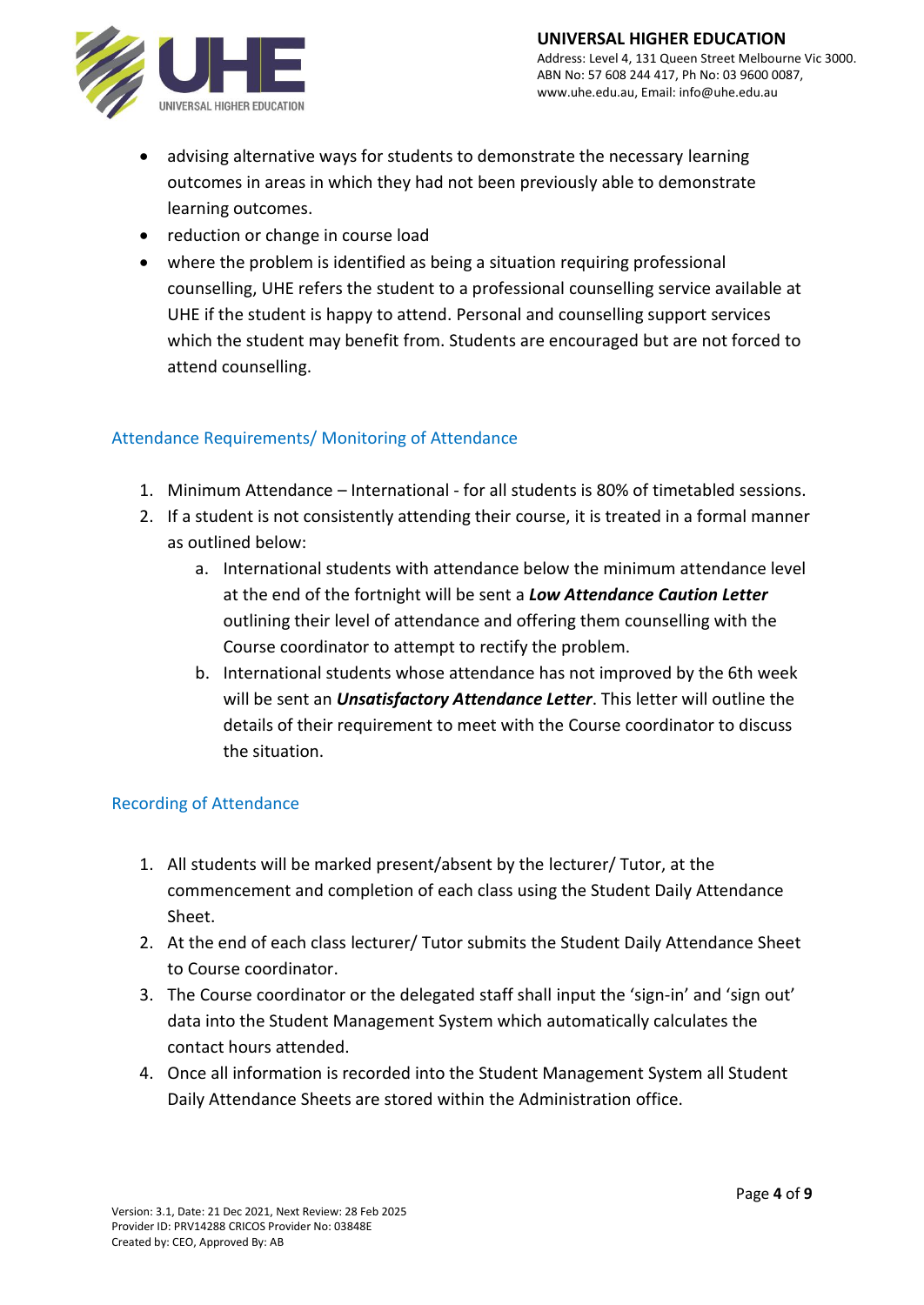

# Monitoring of students with unsatisfactory course progress during the first study period

As an early detection process, results from the Student Management System will be checked and monitored by the Course coordinator /lecturers/ Tutors for course progress review. All non-academic issues identified hindering course progress is referred to Student Support **Officer** 

#### Identifying students at risk

#### **Early Intervention:**

By week five of semester, Course Coordinators will have identified commencing students at risk of failing the unit and invite each student by email to an informal meeting to agree on an individualised support program. The support program will be noted in the student system.

#### **End of the First study period:**

At the end of first study period, results from the Student Management System will be checked by the Course Coordinator for course progress review. Any student with a fail result in 50% units will be deemed to be 'at risk' and will be contacted in writing via a 1st Warning Letter to attend a formal intervention meeting.

- a. The purpose of this meeting will be:
	- i. To inform the student of the consequences of not achieving satisfactory course progress in consecutive study periods
	- ii. To arrange and agree to an intervention strategy for achieving satisfactory course progress
	- iii. To determine any other reasons for the ongoing unsatisfactory course progress
	- iv. To advise students that they must agree to and participate in an intervention strategy in the holiday period between the ends of the first study period and the beginning of the next study period. During this time, they will re-attempt assessments to try and achieve satisfactory course progress.
	- v. To advise students that if they fail to achieve satisfactory course progress in two consecutive study periods (pass at least 50% of the units in each study period) UHE is obliged to report them to the DHA.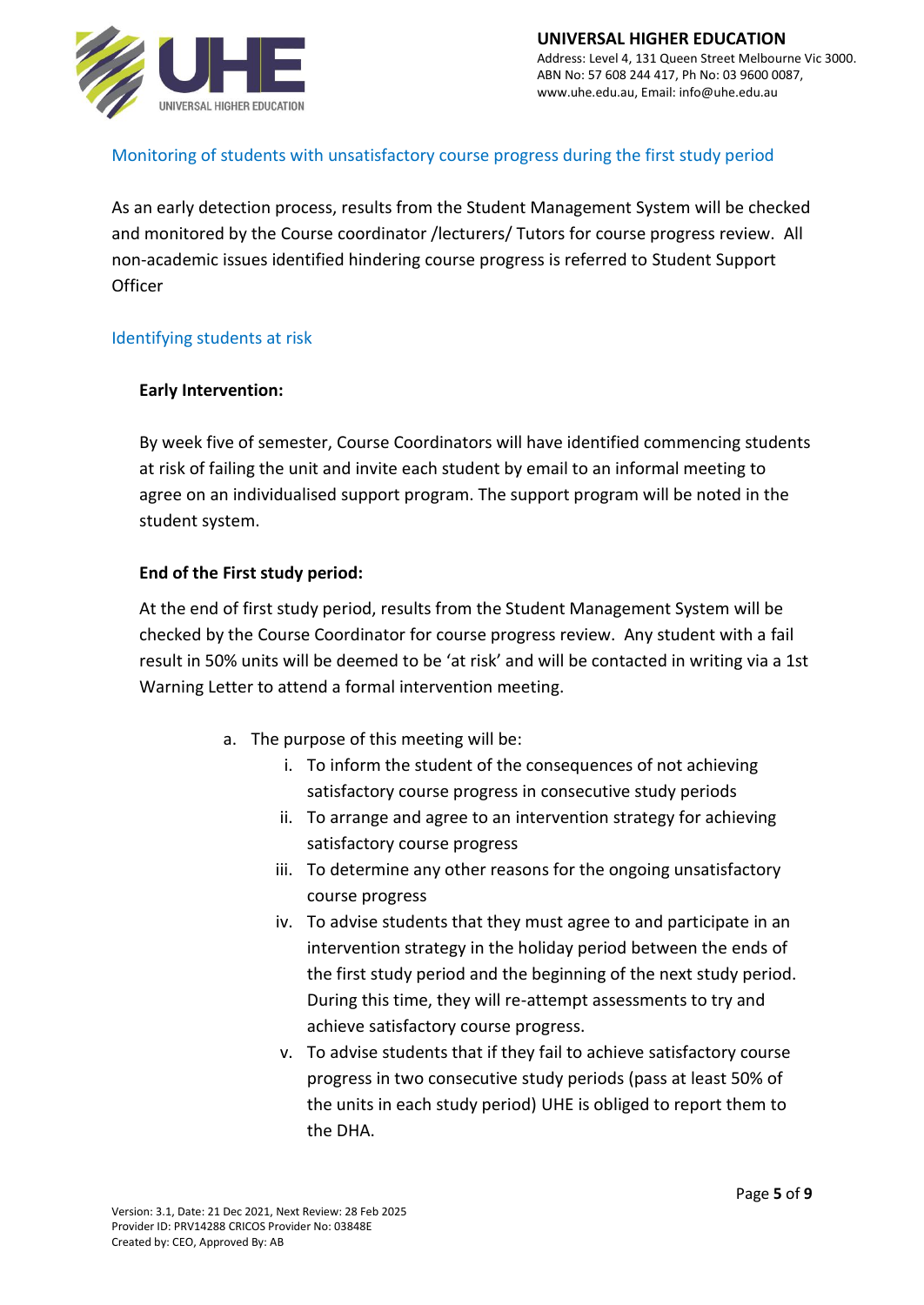Outcomes, training recommendation actions and agreements of that meeting signed by both the Course Coordinator and the student will be given to the student and a copy kept on the student's file.

Students with 'at risk' status will have to undertake additional catch up classes to complete the units until the course progress matter is resolved or addressed through appropriate intervention strategies/procedures.

Students who fail to achieve desired learning outcomes in a majority or 50% at a minimum of units undertaken during a study period will be advised that this lack of course performance in two consecutive study periods could lead to the student being reported to DHA resulting in the cancellation of his or her visa, depending on the outcome of any appeals process.

# Monitoring of students with unsatisfactory course progress during a second consecutive study period.

# **Notice of Intention to report**

# **Early intervention:**

During the second study period, results from the Student Management System will be checked by the Course coordinator for course progress review on students identified as 'at risk' during their first study period. If the student is unable to demonstrate competency in a majority or 50% at a minimum of units during fifth week of the second consecutive study period and has not fulfilled the necessary actions which were agreed upon.

In accordance with the Academic Progress Policy, students identified as at-risk of progressing to probation at the end of first year (e.g. GPA less than 4 or multiple fail grades) will be notified that they are at risk of unsatisfactory academic progress and urged to participate in opportunities designed to improve their academic performance. Students are placed on probationary enrolment if they:

- achieve a semester grade point average of less than 3.0 during the semester under consideration and/or
- are awarded a failing grade in a subject which they have previously failed in their current or any other course of study at UHE

The intervention plan developed during first study period will be reviewed and revised.

# **End of the Second study period:**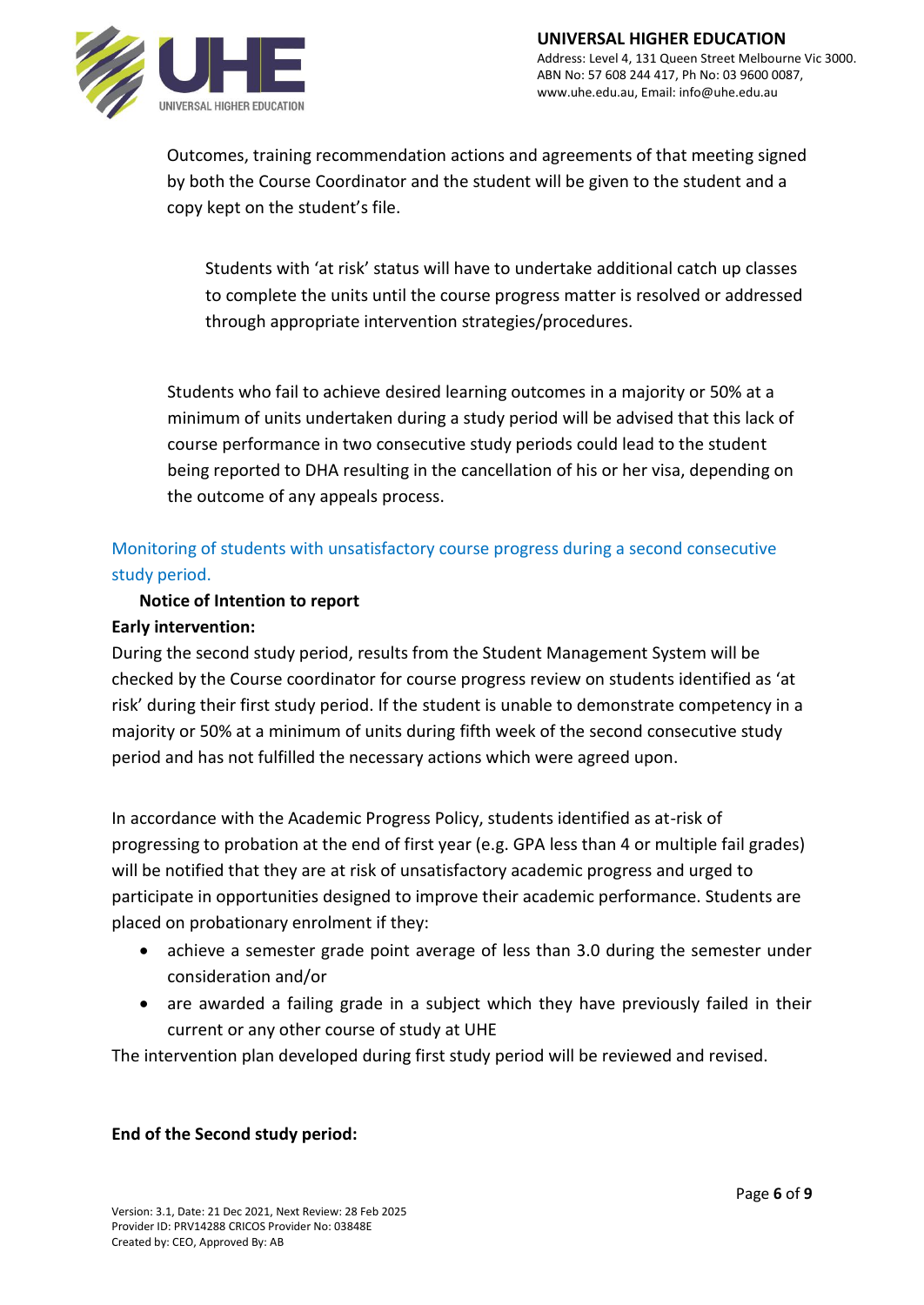

If the student has failed to achieve the desired learning outcomes set out in the revised intervention plan, then the Notice of intention to report will be issued.

The second warning letter serves as a Letter of Intention to Cancel Enrolment. This written notice ("Letter of Intention to Report for Unsatisfactory Progress") will be sent by email. The written notice will inform the Student that he or she is able to access the college's complaints and appeals process as per ESOS Standard 10 (Complaints and Appeals) and that the student has 20 working days in which to do so. A copy of this letter is retained within the student's file.

# Reporting of student's breach of visa conditions via PRISMS

If the student chooses not to access the complaints and appeals processes within the 20 working day period, withdraws from the process, or the process is completed and results in a decision supporting the college, the college will notify the Secretary of DET through PRISMS of the student not achieving satisfactory course progress as soon as practicable.

Copies of all outcomes and notifications related the appeal process is kept on the student's file in accordance with the college's Complaints and Appeals Policy and Procedure.

**Note:** Where there are less than 3 units to be assessed for the semester, and a student is deemed FAIL in a single unit, the student shall only be sent only the 1<sup>st</sup> Warning Letter. This is due to the fact that if they are deemed FAIL in more than 1 unit they will fall below the 50% requirement for the term.

# Framework for achieving satisfactory Course Progress

| Stage of Intervention                         | <b>Intervention Time</b>                    |
|-----------------------------------------------|---------------------------------------------|
| Stage 1: Early detection of, and              | Fifth week of First Study Period - email or |
| intervention in, unsatisfactory course        | call from Course coordinator                |
| progress- Fifth week of the course            |                                             |
| Stage 2: Unsatisfactory course progress       | End of First Study Period - First warning   |
| (50% or more Fail of total units) at end of a | letter and intervention meeting with        |
| designated First study period                 | Course Coordinator within 5 days from the   |
|                                               | date of publishing results.                 |
| Stage 3: No improvement noted in student      | Fifth week of Second Study Period - Formal  |
| performance midway through the term           | meeting with Course coordinator             |
| and/or student constantly failed to meet      |                                             |
| the assessment requirements                   |                                             |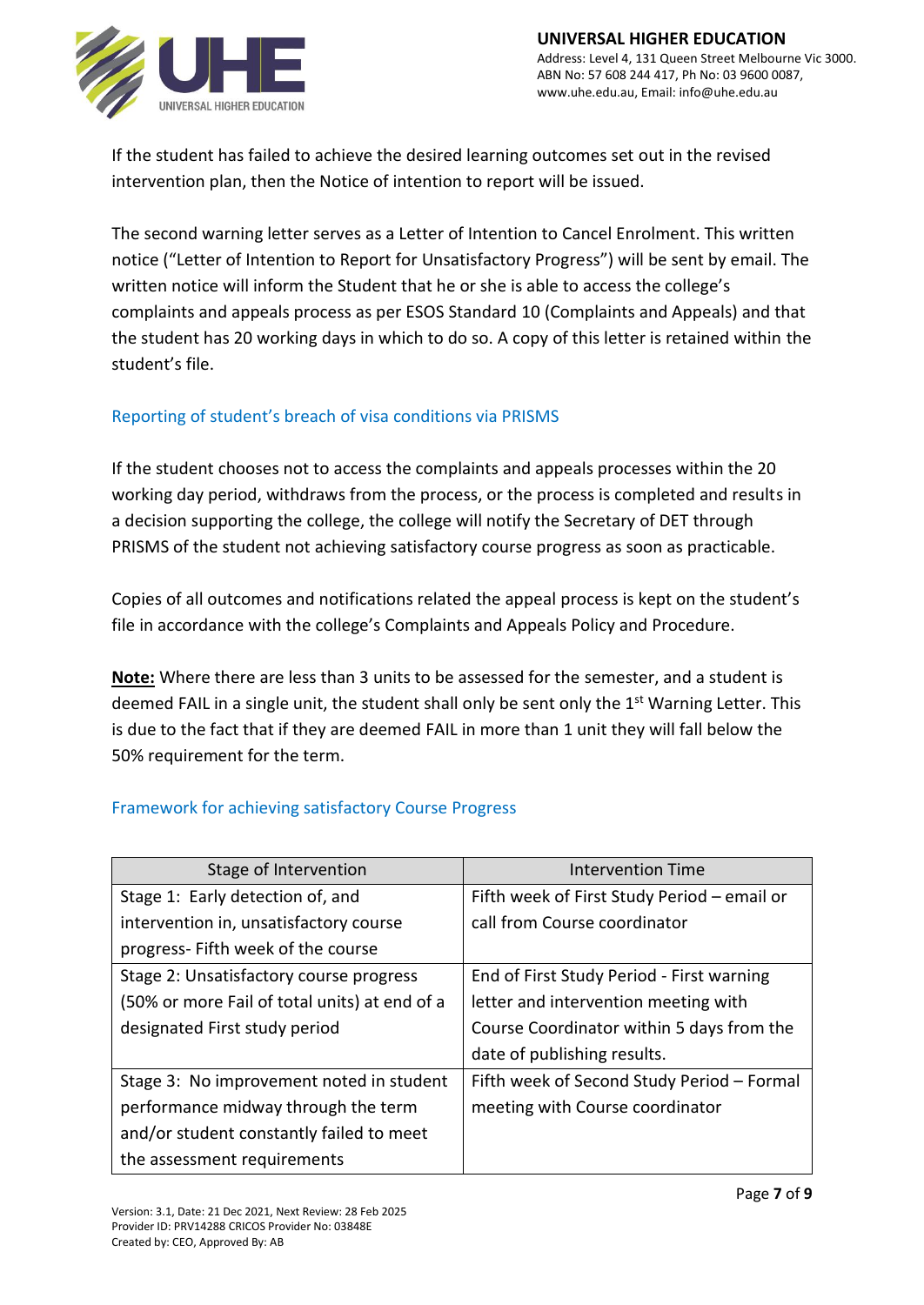

| Stage 4: Unsatisfactory course progress   | End Second Study Period by course            |
|-------------------------------------------|----------------------------------------------|
| Show cause against Intention to Report    | coordinator                                  |
| Stage 5: Reporting of student's breach of | If no formal response is received from the   |
| visa conditions via PRISMS                | student within 20 working days after letter  |
|                                           | of intention to report; and after any appeal |
|                                           | process has been exercised and exhausted     |

# **5 Course Completion within the expected duration of study**

UHE will manage student's course progress and workload to ensure the students complete within the specified timeframe as outlined in the Confirmation of Enrolment (COE) and in accordance with the CRICOS registered duration. UHE will not extend the duration of the overseas student's enrolment if the overseas student is unable to complete the course within the expected duration, unless:

- there are compassionate or compelling circumstances, as assessed by UHE based on demonstrable evidence, or
- UHE will be implementing, an intervention strategy for the overseas student because the overseas student is at risk of not meeting course progress requirements, or
- an approved deferral or suspension of the overseas student's enrolment has occurred under Standard 9 (Deferring, suspending or cancelling the overseas student's enrolment).

Except in the circumstances listed above, the expected duration of study specified in the students COE must not exceed the CRICOS registered course duration.

If an extension to the duration of the student's enrolment is granted, UHE will advise the student in writing of this decision and of the need for the student to contact Immigration immediately for advice on any potential impacts on their visa, including the need to obtain a new visa.

#### **6 Related Documents**

- First Warning Letter
- **E** SHOW CAUSE AGAINST intention to report Letter
- Complaint Form
- Appeals Form
- Outcome of Complaints Letter
- Outcome of Appeals Letter